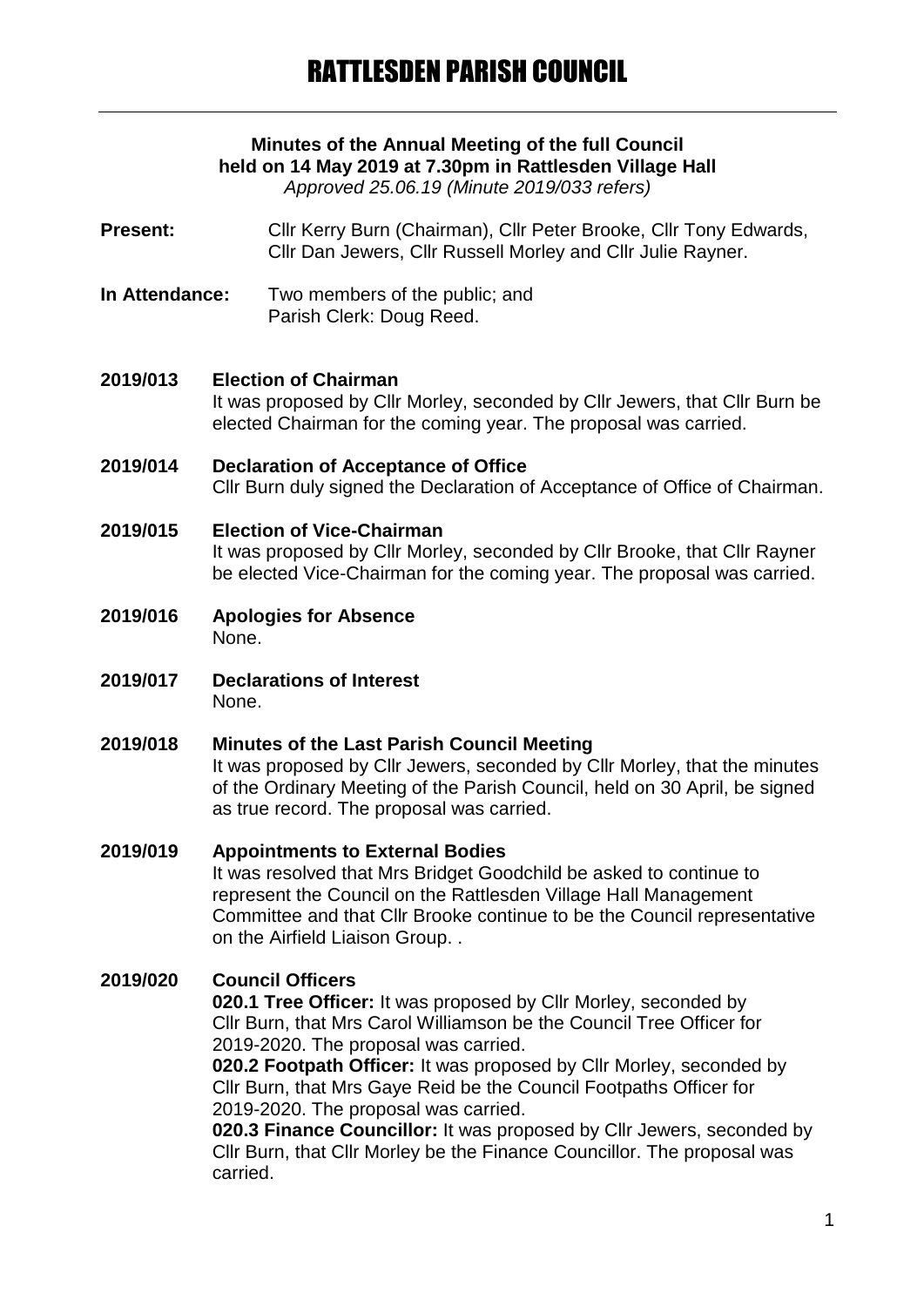# **2019/021 District and County Councillor Report**

Cllr Otton had sent apologies for absence. Her report had been circulated previously.

# **2019/022 Public Comment and Questions**

Two residents addressed the meeting to, respectively, raise concerns about the kerbing at Cemetery Green and potential problems with the river and its banks, especially the stretch running alongside the Playing Field. Councillors explained the current position and thinking in relation to the former. Regarding the river, it was agreed that the co-ordinator of the River Working Group be asked for his views and whether he thought that the Environment Agency should be made aware.

# **2019/023 Finance**

**023.1 Financial Report:** The report to 30 April was received. It was noted that the TSB current account stood at £19,495.70 and the deposit account at £13,573.28 further to which it was proposed by Cllr Morley, seconded by Cllr Burn, that the reconciliation be approved and duly signed. The proposal was carried.

**023.2 Payments and Income:** It was proposed by Cllr Burn, seconded by Cllr Morley, that the schedule of payments be approved. The proposal was carried. The schedule comprised the following:

- Litter-picker: salary (May) £158.70;
- $\bullet$  Clerk: salary (May) £368.25;
- HMRC: PAYE (May) £92.00;
- The Felsham Gardeners: Cemetery grass-cutting £400.00;
- The Felsham Gardeners: village grass-cutting £100.00;
- Rattlesden Village Hall Committee: village hall hire £40.00; and
- Community Heartbeat Trust: defibrillator pads £45.00 + £9.00 VAT (Section 137 expenditure).

Income received was duly noted as follows:

- TSB: business (deposit) account interest (May) £11.11; and
- HMRC: 2018-2019 VAT refund £411.32.

**023.3 Cemetery Green Planting:** Councillors acknowledged the request for further funding of £300.00 for the planting of bulbs at Cemetery Green but felt that, until the kerbing had been installed satisfactorily, the decision on granting the request should be deferred.

# **2019/024 Planning**

# **024.1 Applications:**

DC/19/02138 land adjacent to 12 and 13 St Nicholas Close - erection of six dwellings. This application was further to outline planning application 4044/16 to which the Council had objected. It was noted that Council concerns had not been addressed fully. Accordingly, it was resolved that the Council would not only object on the same grounds but also emphasise that other housing developments since the original application had only served to compound matters regarding traffic movements, the access and overdevelopment.